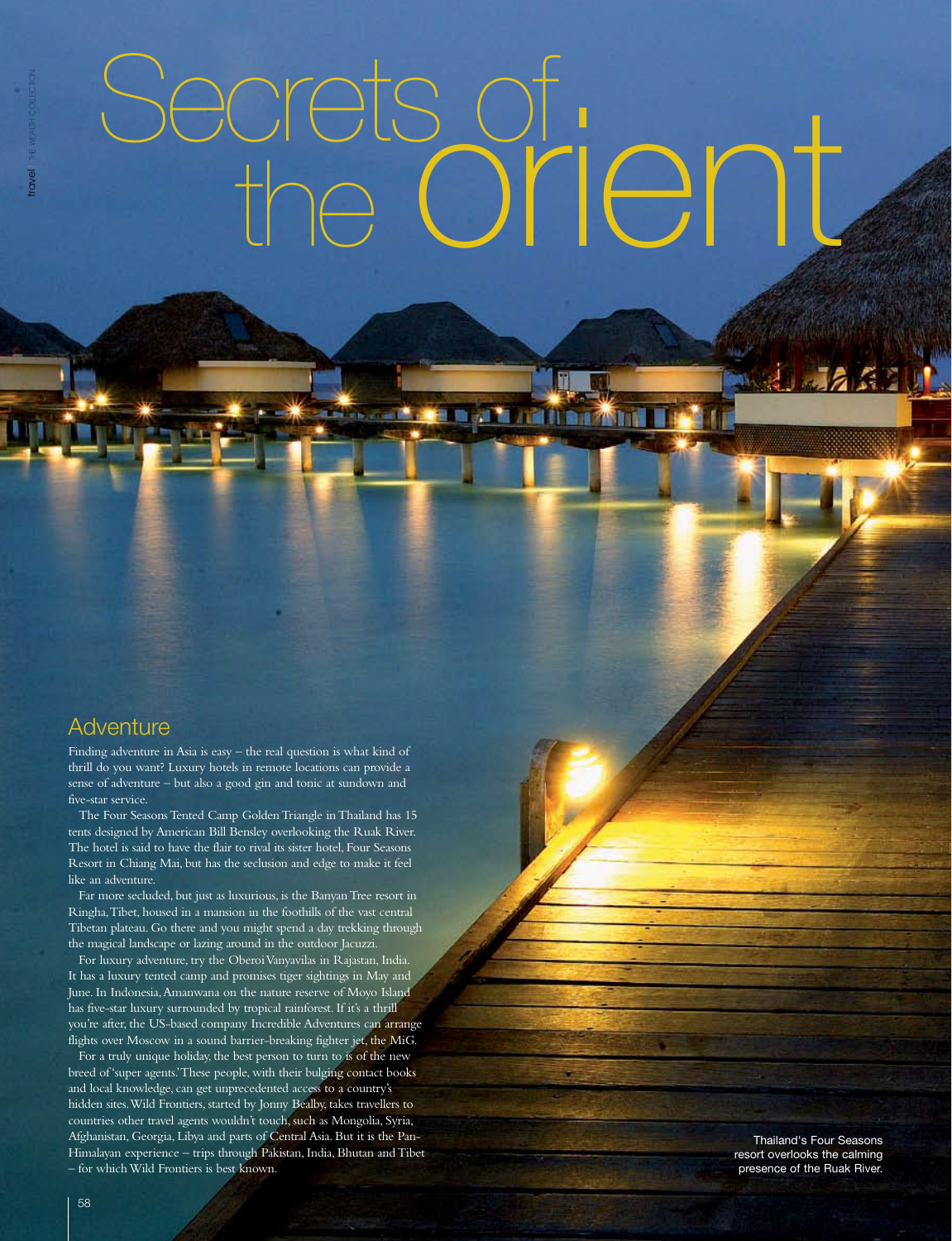Asia has always captured the imagination, but as the region has opened up to mass tourism, you have to look harder to find the best the continent has to offer. James Drury explores the concepts of adventure, culture and luxury for the discerning traveller.

**EXIMALE** 

**NEUTR** 

## **Adventure**

Four Seasons Tented Camp Golden Triangle Tel: +66 53 910 200 www.fourseasons.com/ goldentriangle

Banyan Tree resort Tel: +86 887 828 8822 Email: ringha@banyantree.com Website: www.banyantree.com

Oberoi Vanyavilas Tel: +91 7462 22 3999 gm@oberoi-vanyavilas.com www.oberoihotels.com

Amanwana Tel: +65 6887 3337 reservations@amanresorts.com www.amanresorts.com

Incredible Adventures Tel: +1 941 346 2603 www.incredible-adventures.com

Wild Frontiers Tel: +44 20 7736 3968 www.wildfrontiers.co.uk



**CAN** 



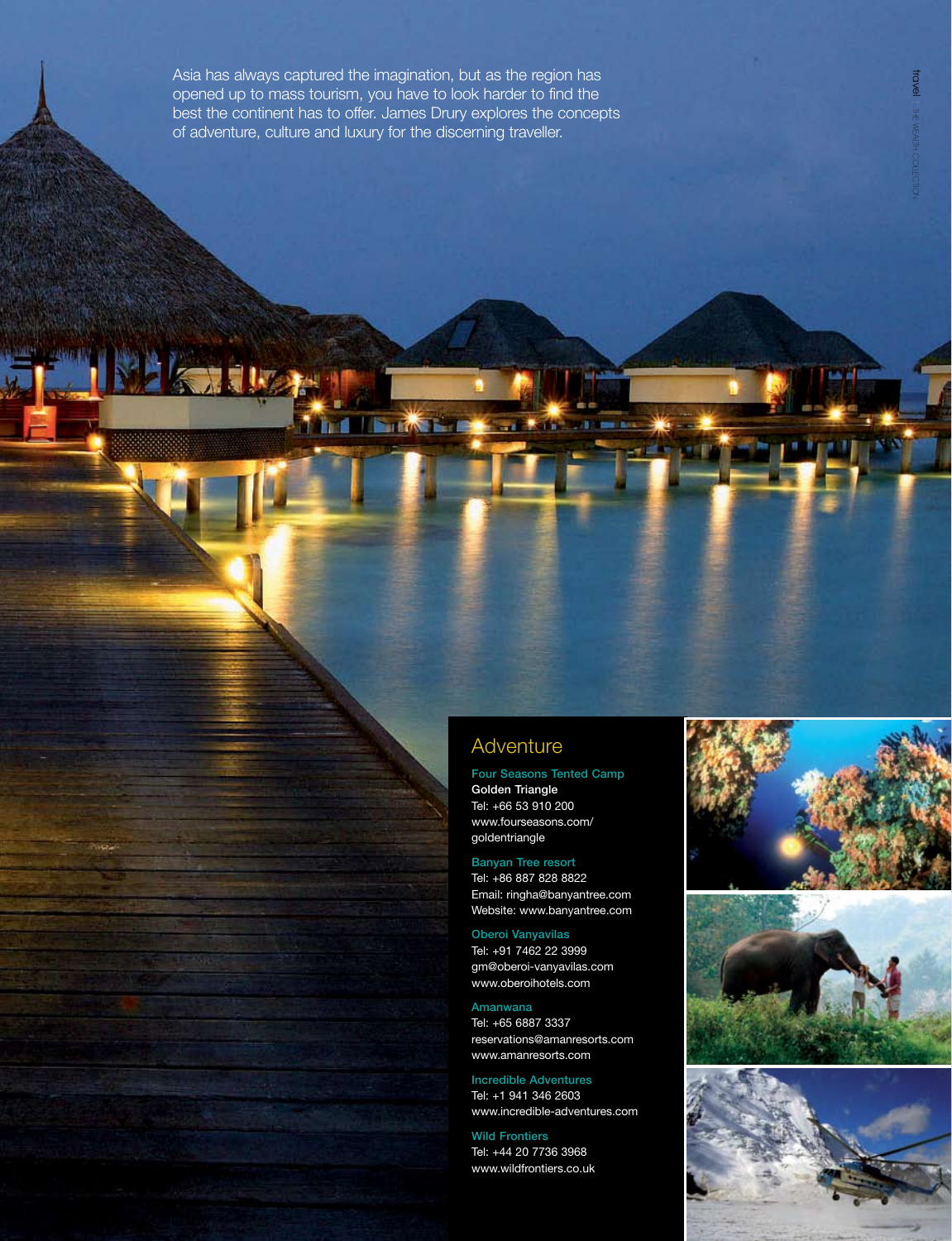### **Culture**

Exeter International Tel: +1 813 251 5355 greg@exeterinternational.com

Imperial Tours Tel: +1 88 8888 1970 guy@imperialtours.net

798 Dashanzi Art District Tel: +86 10 6436 2109

Commune at the Great Wall Tel: +86 10 8118 1888 reservations.thegreatwall@kempinski.com



Asia's rich culture offers dazzling architecture, a thriving art scene and numerous culinary delights.



### **Culture**

If a taste of Asia's rich culture is what interests you, then it's worth having Guy Rubin's phone number in your address book. He runs Beijing-based Imperial Tours with his Korean-American wife, Nancy Kim, and organises various tours of China, including a culinary tour which comes highly recommended.

The tours take visitors to the capitals of the four regions of Chinese cuisine: the northern plains, the Yangtse region in the east, the Cantonese south and the Szechwan and Hunan provinces in the west. One day you might be enjoying a Peking duck banquet at the China Club in Beijing and another day be taking a lesson in Shanghai cuisine from one of the country's top chefs.

For contemporary art, China is fast becoming a major player on the international scene. The hub of this coveted industry is in the Dashanzi art district in Beijing. The area houses a thriving artistic community and is well worth a trip to look around.

But for a more civilised and relaxing way to enjoy China's cultural scene, the best place to visit is the magnificent Hotel of Modern Art in Guilin, which is home to a leading collection of contemporary Asian art – and set in absolutely breathtaking surroundings to boot.

For architecture enthusiasts, Commune at the Great Wall is essentially an exhibition of the work of Asia's 12 hottest architects. A husband and wife team of developers, Zhang Xin and Pan Shiyi, gave 12 leading architects \$1 million to create their own fantasy home, using only Chinese construction materials.

The result is a truly startling collection of 42 unique villas near a private strip of The Great Wall, where visitors can enjoy a solitary stroll, miles away from the hustle and bustle of the tourist hordes.